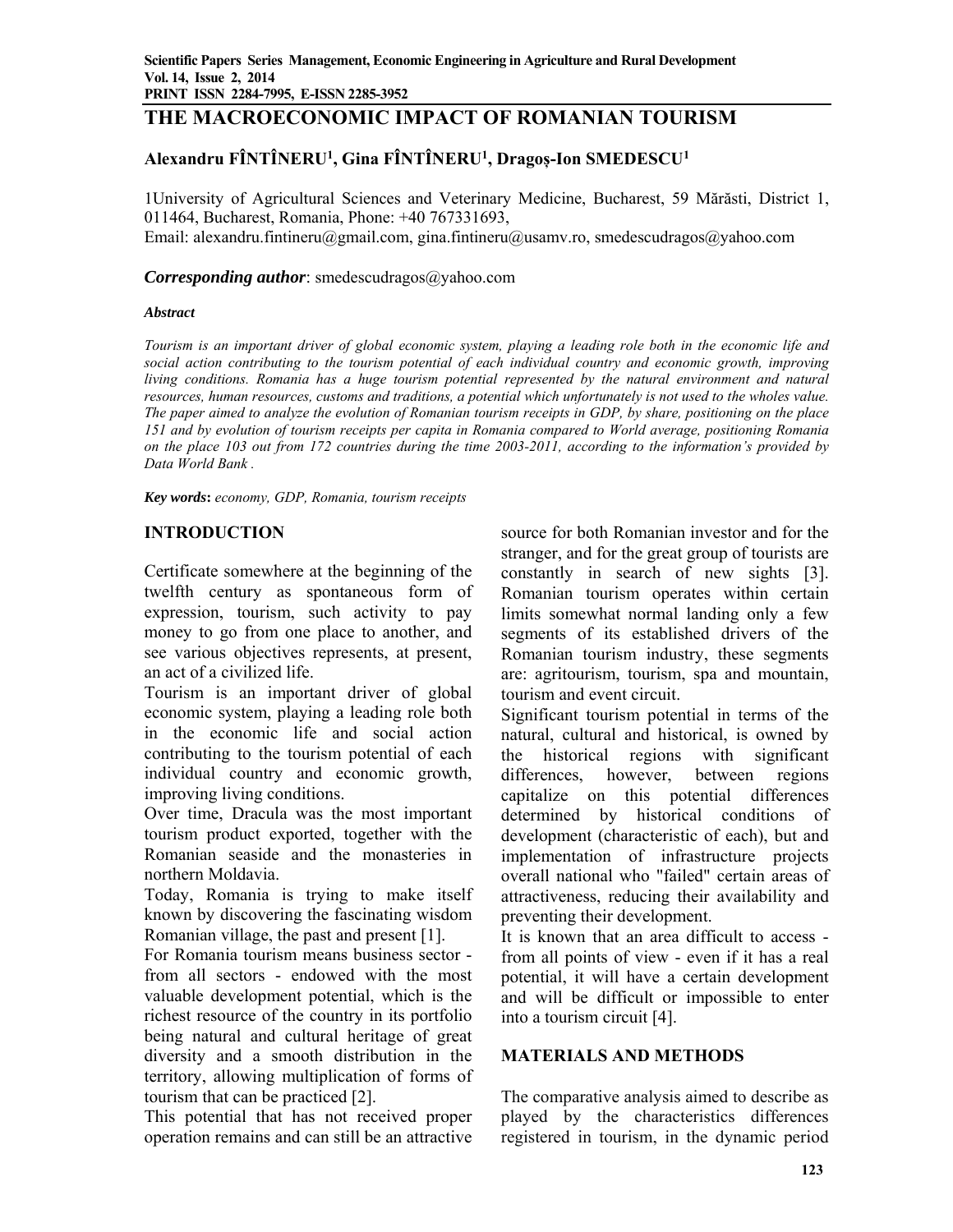#### **Scientific Papers Series Management, Economic Engineering in Agriculture and Rural Development Vol. 14, Issue 2, 2014 PRINT ISSN 2284-7995, E-ISSN 2285-3952**

2003-2011. As methods there were used the statistical indicators specific to determine the significance of average: average achieved during the review  $(x)=\Sigma(x)/n$ : where in X=productions of the years and n=number of years. The standard deviation  $(\alpha x)$ , which gives us the degree of dispersion around the average, annual growth rate:

 $r2003 - 2011 = \sqrt[0.02]{\Pi(p1/p0)} - 1$ 

 *r2003-2011* average annual growth rate*, ∏p1/po =* growth indicators linked*.* 

The data used in this analyse have been provided by Data World Bank.

# **RESULTS AND DISCUSSIONS**

Depending on the level of development and economic structure of the country concerned: high values for small countries dependent tourism over 50% example Maldives, Macao and with modest values in countries where tourism is not developed properly, here we mention Romania, with direct contribution shared in GDP under 2% and total contribution in tourism shared in GDP around 5%, information's according to World Travel and Tourism Council [5].

As we mentioned above, we have the structure of countries according to their share in national GDP from tourism revenues on average over the period 2003-2011: the first group of countries with a share between 50 and 70% of GDP and the Maldives, Macao and Palau, occupying a percentage of 1.7% of the total (3 from 176 countries) between 20- 40% in the number of 9 countries representing 5.1% of the total, 15-20% in the number of 10 countries by 5.7%, 10-15% with 5 countries and 2.8 % of total, 5-10% in the number of 28 countries, representing 15.9% of the total, this recall and Bulgaria and Hungary 3-5% a number of 36 countries accounted for 20.5% of the total, this fits Spain and Turkey, 2-3% in the number of 24 to 13.6%, this being found France and Italy, 1-2% with a total of 36 countries and a share of 20.5% here meet the United States, Germany, England, China and Romania, less than 1% of a total of 25 countries is about 14.2% of the 176 country.

The share of tourism receipts to GDP varies from country to country, depending on the level of development, so, in 2003, the Romanian tourism receipts were accounted for 0.88% of GDP, well below the value recorded worldwide 1.72%. The best years were registered in Romania in 2007, 2008 when tourism receipts accounted for 1.22% and 1.28% of GDP, the global rise in tourism receipts also recorded peak of 1.87% and 1.88% of GDP worldwide. The evolution of tourism receipts in GDP in Romania during 2003-2011 averaged 1.11% of GDP, below the average for the same period world where the share of tourism receipts accounted for 1.81% of global GDP, Romania ranked on position 151 out of a total of 172 countries surveyed, the rate of growth being one happy year of 56%, supporting the idea that Romanian tourism is on the right track. Another contribution of tourism that is generating jobs, build such a rate as low unemployment, the labor absorption (Table 1, Table 2).

| No.<br>crt. | Country | Specification                         | UM            | 2003 | $\dots$ 2007 | 2010  | 2011   | Average<br>2003-2011 | Place in<br>the World |
|-------------|---------|---------------------------------------|---------------|------|--------------|-------|--------|----------------------|-----------------------|
|             |         | Share in GDP                          | $\frac{0}{0}$ | 1.72 | 1.87         | . .77 | . . 79 | 1.81                 | Out of 172            |
| 2           | World   | Annual growth rate<br>of share in GDP | $\frac{0}{0}$ |      | 1.02         | 1.00  | 1.01   | 0.50                 | countries<br>surveyed |
|             |         |                                       |               |      |              |       |        |                      |                       |
|             |         | Share in GDP                          | $\%$          | 0.88 | 1.22         | 0.99  | 1.10   | 1.11                 | 151                   |
| 4           | Romania | Annual growth rate<br>of share in GDP | $\%$          |      | 0.90         | 0.97  | 1.11   | 2.82                 | 56                    |

Table 1. The evolution of tourism receipts in GDP, during 2003-2011

Source: Processed after: \*\*\*International tourism, current US \$, 2013,

http://search.worldbank.org/data?qterm=tourism&language=EN.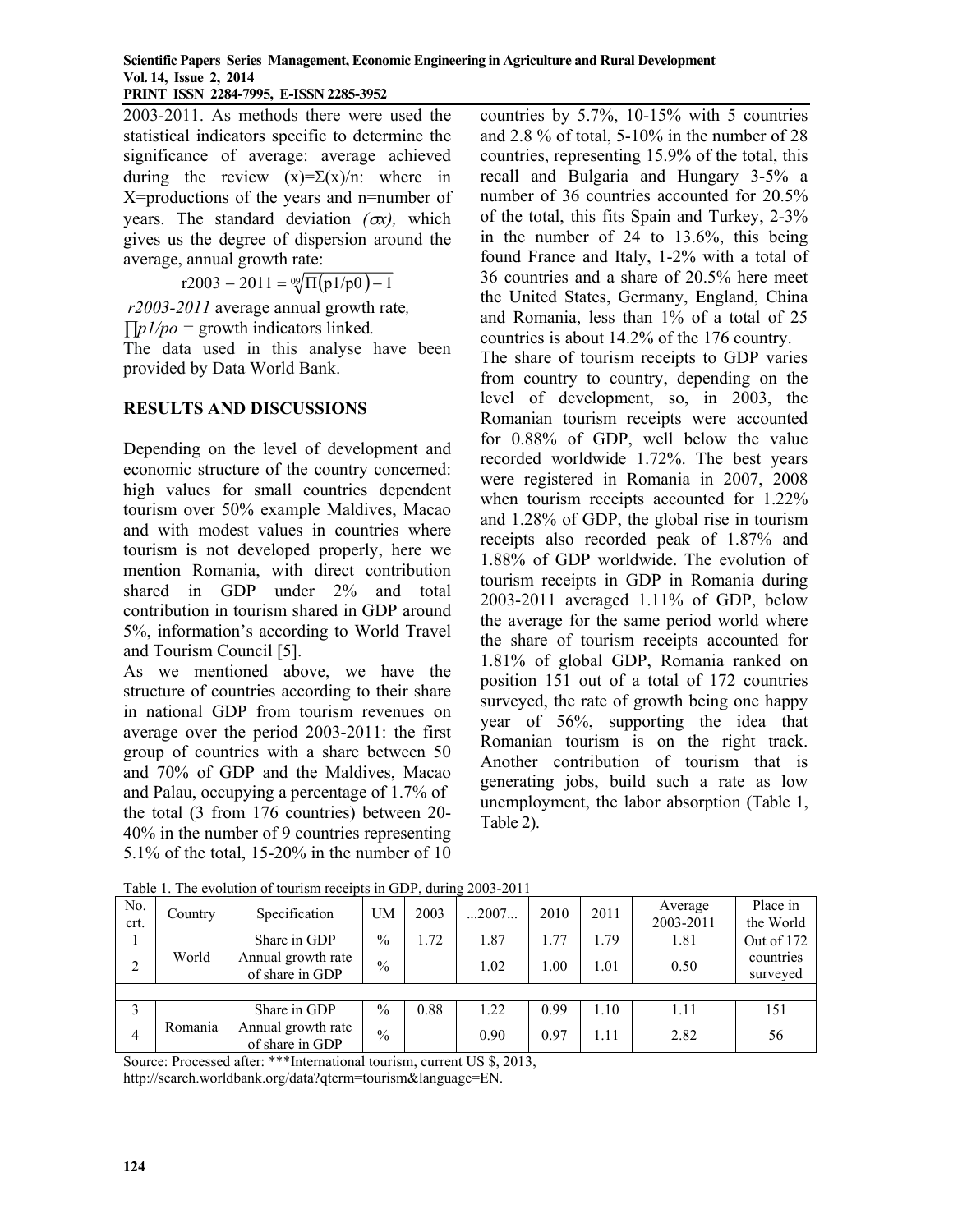#### **Scientific Papers Series Management, Economic Engineering in Agriculture and Rural Development Vol. 14, Issue 2, 2014 PRINT ISSN 2284-7995, E-ISSN 2285-3952**

Table 2. Structure of countries according to their share in national GDP from tourism receipts averaged over the period 2003-2011

| No.         |                                                                                                                                 | Share in % | Countries |       |
|-------------|---------------------------------------------------------------------------------------------------------------------------------|------------|-----------|-------|
| crt.        | Main countries                                                                                                                  | from GDP   | No.       | $\%$  |
| 1           | Maldives, Macao SAR, Palau                                                                                                      | 50 la 70   | 3         | 1.7   |
| 2           | Seychelles, Barbados, Bahamas, Cape Verde                                                                                       | 20 la 40   | 9         | 5.1   |
| 3           | Samoa, Jamaica, Croatia, Cyprus                                                                                                 | 15 la 20   | 10        | 5.7   |
| 4           | Jordan, Albania, Republica Dominicana, Cambodjia, Granada                                                                       | 10 la 15   | 5         | 2.8   |
| 5           | Bulgaria, Estonia, Muntenegru, Tunisia, Austria, Grecia, Slovenia,<br>Portugalia, Ungaria, Singapore etc                        | 5 la 10    | 28        | 15.9  |
| 6           | Spania, Georgia, Moldova,<br>Irlanda,<br>Armenia,<br>Uruguai,<br>Turcia, Ucraina, Elveția, Australia, Letonia, etc              | 3 la 5     | 36        | 20.5  |
| 7           | Belgia, Danemarca, Polonia, Franța, Slovacia, Italia, Macedonia,<br>Israel, Olanda, etc                                         | $2$ la $3$ | 24        | 13.6  |
| 8           | Statele Unite, Germania, Anglia, Finlanda, Peru, Emiratele Arabe,<br>Serbia, Mexic, Canada, Norvegia, China, Rusia, România etc | $1$ la $2$ | 36        | 20.5  |
| $\mathbf Q$ | Brazi, India, Japonia, Venezuela, Algeria, Pakistan, Kuveit, Guineia,<br>Mauritania, etc                                        | under 1    | 25        | 14.2  |
| 10          | Total                                                                                                                           |            | 176       | 100.0 |
| 11          | World average by sharing in GDP of tourism receipts                                                                             | 1.81       | Χ         | X     |

Source: Processed after: \*\*\*International tourism, current US \$, 2013,

http://search.worldbank.org/data?qterm=tourism&language=EN.

Analyzing revenue from tourism per capita, we see that in the case of Romania, in 2003, it was 4 times lower than cashing registered worldwide. Until 2008, the collections per capita in Romania, has been positive at the end of 2008, compared to 2003, registering an increase of almost 100 USD \$, whereas worldwide growth was only 70 \$, but the collection reached the end of 2008 to 171 \$. Then came the global economic crisis has

caused a major decline in revenue, so that at

the end of 2009, revenue from tourism per capita in Romania was only 79 \$, whereas global of 151 \$ and the end of 2011, Romania recorded value of 97 \$ / per capita, average receipts per capita tourism registered during 2003-2011, being 73 \$, with an annual growth rate of 18%, the average global being 146 \$ and the annual growth rate of 7.35 %, Romania finishing in 103rd place among 172 countries composed of (Table 3).

| No.<br>crt.    | Country       | Specification                                | <b>UM</b>          | 2003 | 2007 | 2010 | 2011 | Average<br>$2003 -$<br>2011 | Place in<br>the World   |
|----------------|---------------|----------------------------------------------|--------------------|------|------|------|------|-----------------------------|-------------------------|
|                | World         | Receipts per<br>capita                       | <b>USD</b><br>/cap | 102  | 157  | 163  | 180  | 146                         | Out of 172<br>countries |
| $\overline{2}$ |               | Revenue<br>growth rate                       | $\frac{0}{0}$      |      | 1.14 | 1.07 | 1.11 | 7.35                        | surveyed                |
|                |               |                                              |                    |      |      |      |      |                             |                         |
| 3              | Romania       | Receipts per<br>capita                       | <b>USD</b><br>/cap | 24   | 96   | 76   | 97   | 73                          | 103                     |
| $\overline{4}$ | $\sim$ $\sim$ | Revenue<br>growth rate<br>$\sim$<br>$\cdots$ | $\frac{0}{0}$      |      | 1.24 | 0.97 | 1.28 | 19.11                       | 18                      |

Table 3. The evolution of tourism receipts per capita in Romania, during 2003-2011

Source: Processed after: \*\*\*International tourism, current US \$, 2013, http://search.worldbank.org/data?qterm=tourism&language=EN.

# **CONCLUSIONS**

Tourism worldwide is found in an area continued expanding job creator for countries

that enjoy attention and a good development, and an important factor of economic growth, an increase in GDP implications those countries.